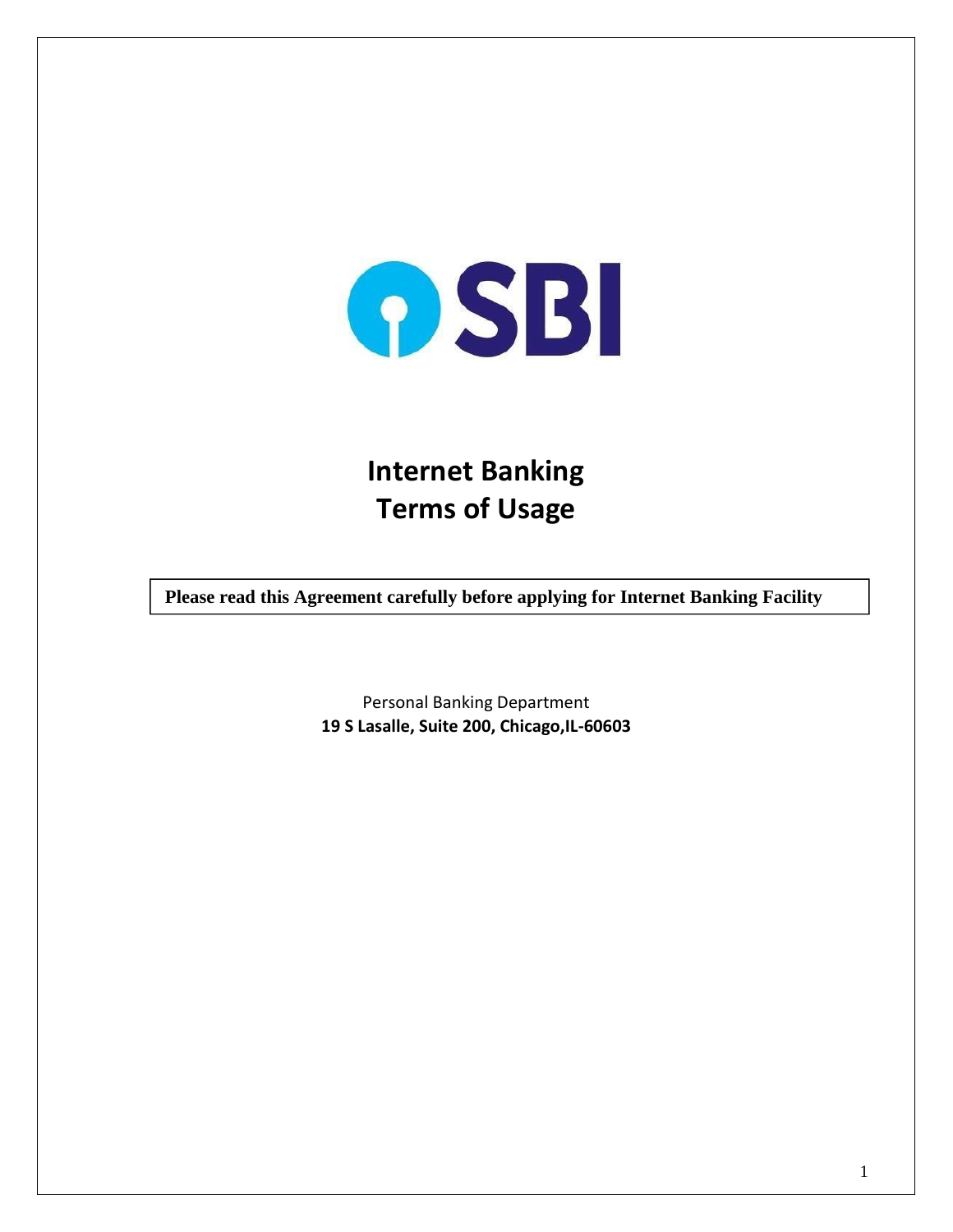# **Table of Contents**

| 1. | Definitions                                            | 3  |
|----|--------------------------------------------------------|----|
| 2. | <b>Description of Services</b>                         | 4  |
| З. | Security, Confidentiality of Access Information        | 5  |
| 4. | Enrollment in Services; Accounts which can be Accessed | 6  |
| 5. | <b>Linked Accounts</b>                                 | 6  |
| 6. | <b>Electronic Communication</b>                        | 7  |
|    | 7. E-Alerts                                            | 8  |
| 8. | Transfers                                              | 8  |
|    | 9. Special Rules for International Transfers           | 9  |
|    | 10. Conditions Governing Issuance of Wire Transfer     | 9  |
|    | 11. Payments                                           | 10 |
|    | 12. Payment Scheduling                                 | 11 |
|    | 13. Hardware and Software Requirements                 | 11 |
|    | 14. Fees and Charges                                   | 11 |
|    | 15. Changes in Services; Interruptions in Service      | 11 |
|    | 16. Our Responsibility for Funds Transfers             | 12 |
|    | 17. Your Responsibilities and Liabilities              | 13 |
|    | 18. Unauthorized Transactions                          | 13 |
|    | 19. Termination                                        | 14 |
|    | 20. Assignment                                         | 14 |
|    | 21. Data Recording                                     | 15 |
|    | 22. No Waiver                                          | 15 |
|    | 23. Liability for Loss or Erroneous Data               | 15 |
|    | 24. Harm to Computer Systems/Data                      | 15 |
|    | 25. Sharing Information and Privacy                    | 15 |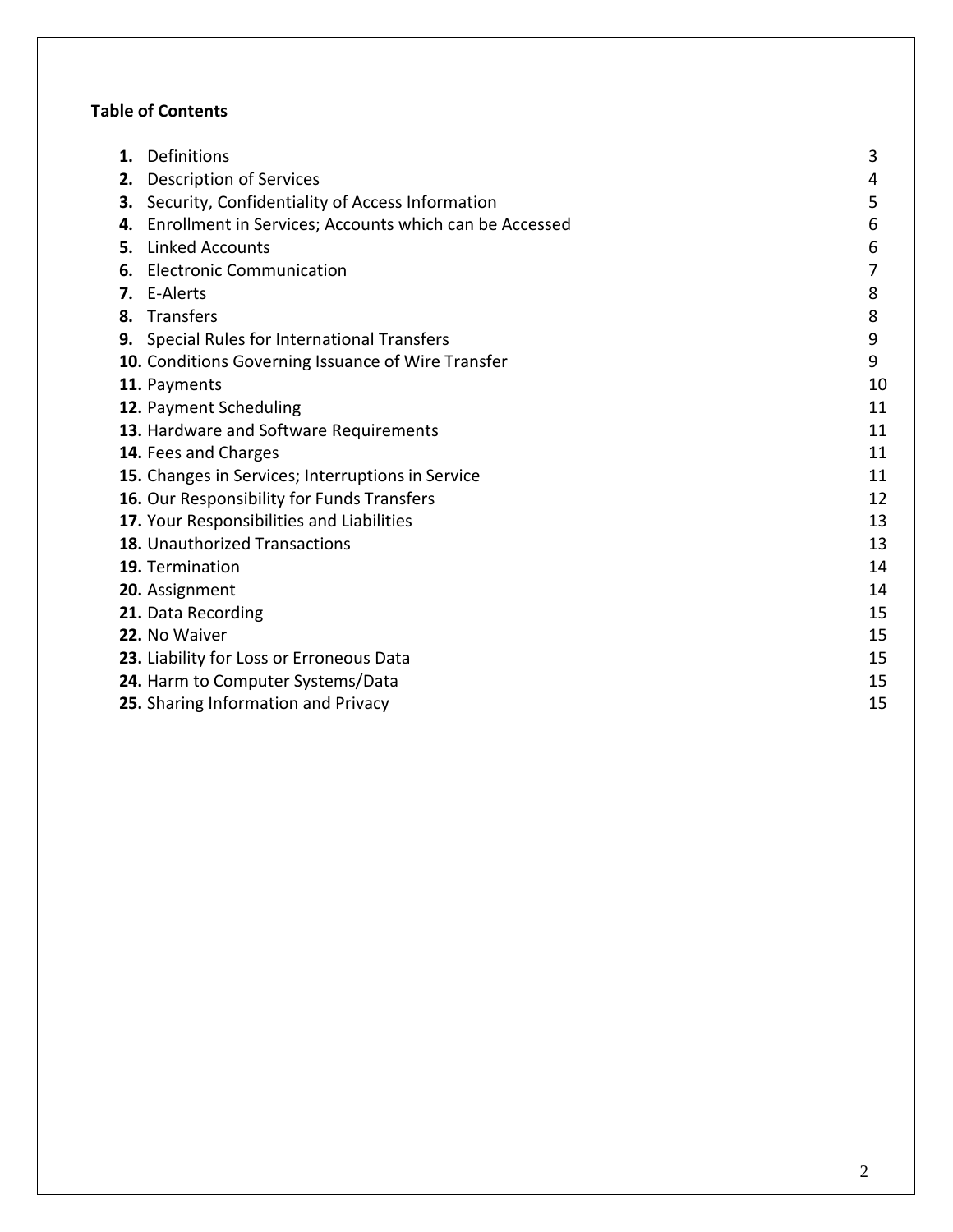This Agreement constitutes the Terms of Service f[or https://sbichicago.statebank/home a](file:///C:/Users/APB1/Downloads/r%20https:/sbichicago.statebank/home)nd all such Terms of Service apply to your use of the Services on this Web site (the "**SBI Online Site**"). Use of the Services is expressly conditioned on your acceptance of this Agreement. By using the Services, you acknowledge that you have read and agree to abide by the terms and conditions of this Agreement. If you decide not to agree to the terms and conditions discussed herein, you may not use the Services.

In addition to this document, in connection with your use of the Services, you may be subject to, and/or required to agree to, various guidelines, rules, schedules, disclosures, disclaimers and other terms that we may post on the SBI Online Site or any other SBI Site (as defined below) or otherwise provide or make available to you from time to time. Furthermore, if you use certain features, products or services available on or through the Services, you may be subject to, and/or required to agree to, separate user agreements, customer agreements or similar agreements governing or relating to such features, products or services. All such guidelines, manuals, rules, disclosures, disclaimers, user agreements or similar agreements, and other terms and conditions (collectively, **"Additional Agreements"**) are hereby incorporated by reference into this Agreement. Additional Agreements shall include, without limitation, our Customer Manual, and agreements, rules or other terms governing any checking, savings or other deposit accounts that you may view, modify or otherwise access while using the Services; fee schedules; our electronic funds transfer agreement and disclosures; and your signature card.

If the terms and conditions of this Agreement conflict with the terms and conditions contained in any Additional Agreement kindly note that they apply to online banking solely. The terms and conditions of this Agreement are not intended to modify any disclosures or other terms that are required by law and that are provided by SBI in an Additional Agreement. This Agreement shall apply regardless of the means by which the Services are accessed, including, but not limited to, through the URL address https://sbinewyork.com/ electronic mail, or links from another Web site via a computer, mobile device, or any other means of access.

# <span id="page-2-0"></span>**1. Definitions:**

Throughout this Agreement, the words "**State Bank of India**", "**State Bank of India, Chicago Branch**", "**SBI**" "**we**", "**us**" or "**our**" mean, collectively, State Bank of India, New York, and State Bank of India, Chicago, jointly insured by the FDIC, and all of their respective successors or assigns. However, with respect to a specific account to which the SBI Online Site provides you access, "**State Bank of India**", "**SBI**", "**we**", "**us**" or "**our**" shall be understood to refer to the particular entity in the SBI family of companies that offers such account. Please consult your account agreement(s) for information about the SBI entity servicing your individual account(s). "**You**" or "**your**" mean each Authorized Person (as defined below) who has an interest in an account with SBI which is accessible through the Services or through the SBI Online Site. Whenever "**you**" is more than one person with respect to any such account or relationship, the obligations and agreements applicable to you under this Agreement shall be deemed to be joint and several wherever appropriate. "**Eligible Account**" or "**Account**" mean the Checking, Savings, Money Market Deposit account, NOW accounts Certificate of Deposit or other deposit account(s), loan account(s) and other account(s) that are tied to your Social Security Number, Tax Identification Number or other unique identifier provided to you by SBI (your "**Customer Number**") and that are used through the Services, and any other account that you may add to your online banking profile (as further set forth below).

- **a)** "**Access Information**" means your Customer Number, user ID, password, password reminder question and answer, and any other security or access information related to your account(s).
- **b) "Authorized Person**" means, with respect to an individual account, each person who has an interest in or authority to transact business in such account and, with respect to an entity account, each person listed as an authorized signor on the signature card for such account or otherwise authorized to transact any business with respect to such account.
- **c)** "**Personal Account**" means any account established by a natural person primarily for personal,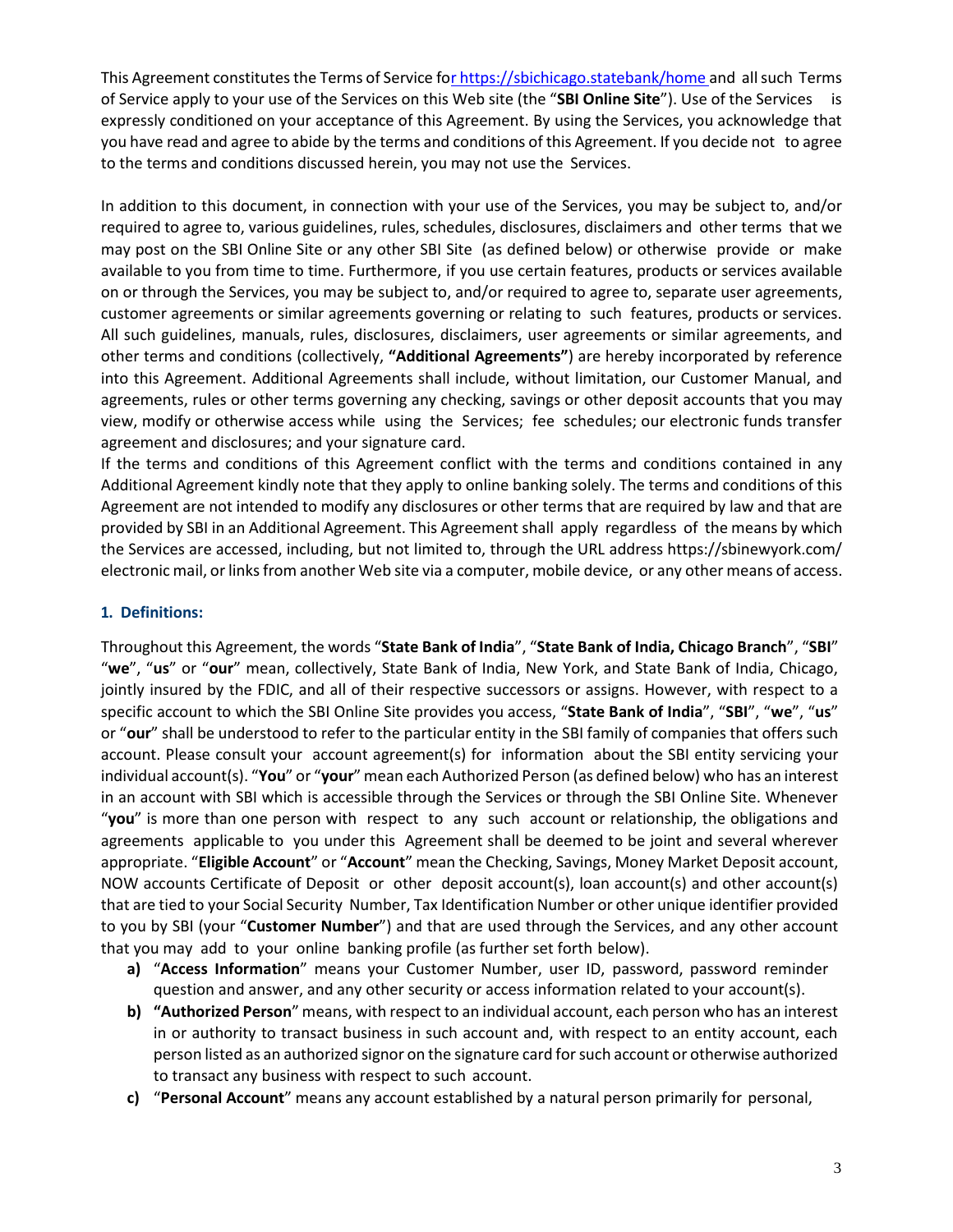family or household purposes.

- **d)** "**Business Account**" means any account that is not a Personal Account.
- **e)** "**Payment Account**" means any account designated by you from which payments will be made through the bill payment features of the Services, including third party transfers, internal transfers, and payments made through Online Bill Pay. The Payment Account that you designate for these services may or may not be a SBI account depending on the service used. For further information, please contact your Account Officer or our Customer Service at **312-621-1200.**
- **f)** "**Online Bill Pay**" refers to the services we provide through our online bill payment service,
- **g)** "**Scheduled Payment Date**" is the day you want your Payee to receive a bill payment or transfer, unless the Scheduled Payment Date falls on a non-Business Day in which case the Scheduled Payment Date will be considered to be the previous Business Day.
- **h)** "**Due Date**" is the date on which payment to a Payee is due as reflected on the billing statement that you receive from that Payee. It is not the late date or grace period.
- **i)** "**Scheduled Payment**" is a payment that has been scheduled through the Services but has not been processed.
- **j)** "**Payee**" is the person or entity to which you wish a bill payment or transfer to be directed.
- **k)** "**Business Day**" is every Monday through Friday, from 9:00 am to 3:00 pm Central Standard Time, excluding Federal Reserve holidays.
- **l)** "**SBI Site**" shall mean any Web site owned or operated by a member of the SBI family of companies that contains information about available products and services and/or terms and conditions relating to any accounts, account information and/or transactions that you may view, perform, modify or otherwise access or use while using the Services. SBI Sites shall include, without limitation, the SBI Online Site.
- **m)** "**Computer**" means your computer, computer system, mobile device, or any other method of access used to access a SBI Site and all related equipment and software.
- **n)** "**Internal Transfers**" shall mean monetary transfers between your accounts held at State Bank of India, New York Branch, or monetary transfers between your accounts held at State Bank of India, Chicago Branch.

# <span id="page-3-0"></span>**2. Description of Services:**

- **a)** The "Services" shall mean all information, materials, content, communications, features, products, services, methods of conducting transactions and transactions available, offered, made, obtained or otherwise provided or used (as applicable) on or through the SBI Online Site, including, but not limited to, the ability to: (a) create an Account; (b) create a beneficiary for an Account; (c) receive Alerts and reminders; (d) transfer funds between certain Accounts; (e) make bill payments through our Online Bill Pay service and schedule other payments to certain of your Accounts; (f) obtain account balance and certain other account information for various SBI Accounts that you may have (including, without limitation, checking, savings or other deposit accounts, loan accounts and investment accounts); (g) obtain transaction information on certain of your accounts; (h) download certain account transactions to your Computer; (i) update your address; (j) view online statements; (k) view online check images; (l) order statement copies; (m)order check copies; (n) place a stop payment; (o) fund your Accounts; complete wire transfers; and/or (p) reorder checks.
- **b)** The Services are limited to the extent, and subject to the terms, noted herein and in any Additional Agreements that apply to you. The Services shall also be deemed to include any portion of the SBI Online Site and any software used to operate the Services. Subject to all terms hereof, you may use the Services seven days a week, twenty-four hours a day, except for any scheduled or unscheduled interruptions in the Services for maintenance, security or any other reasons, as further described below.
- **c)** Certain features, information, types of transactions or other services available while using the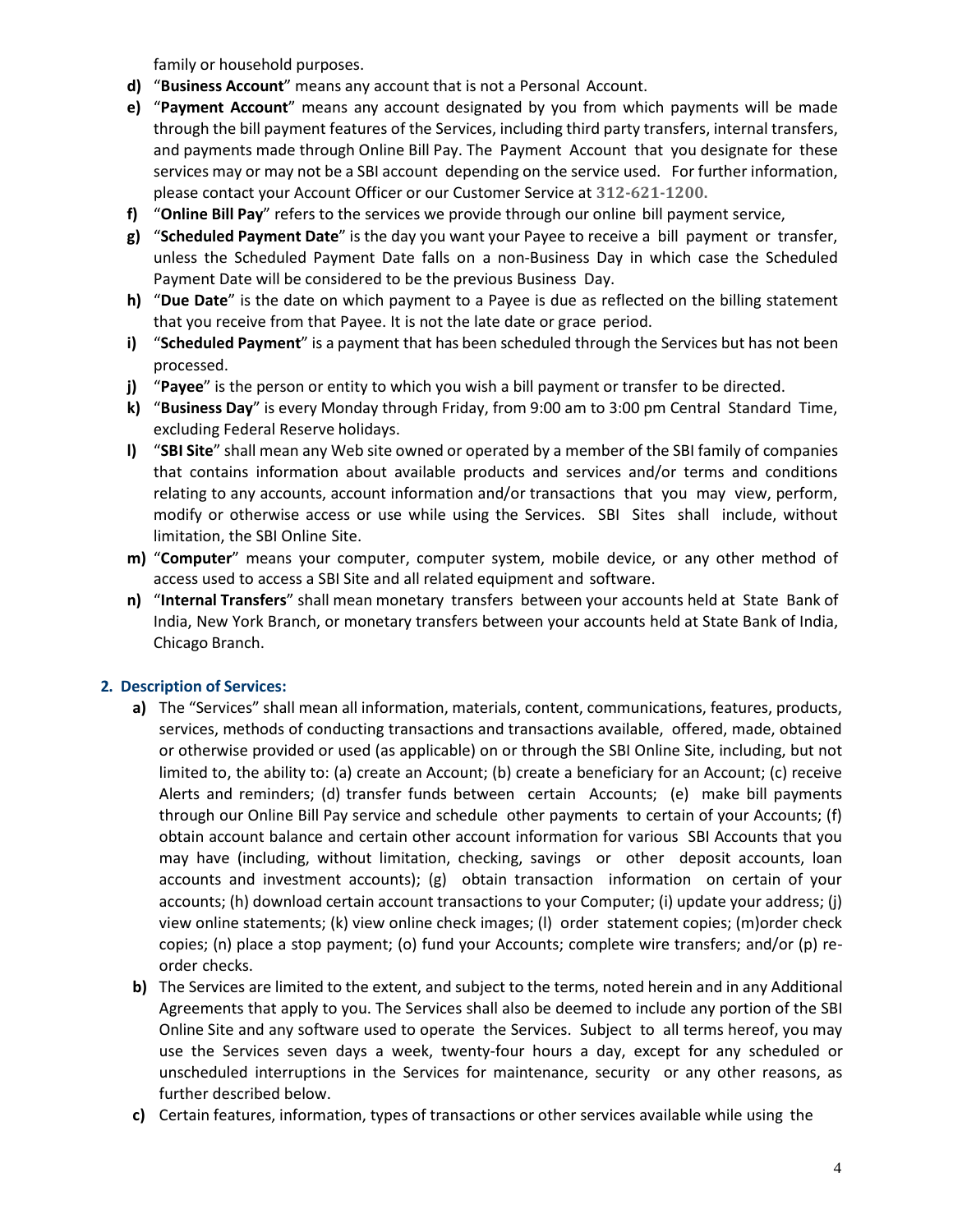Services are only available for certain Accounts and may not be available when accessing the Services via mobile device or for all of your SBI Accounts. For certain of your Accounts, you may be able to hyperlink from the SBI Online Site to another SBI Site relating to such Accounts, where you may be able to access features, information, transactions or other services pertaining to those accounts that you cannot access directly on the SBI Online Site (and that thus are not deemed a part of the Services).

- **d)** Any individual Authorized Person on an Account may enroll for the Services. Regardless of the individual who enrolls in the Services, the terms of this Agreement shall apply to all Authorized Persons, individually and jointly.
- **e)** At certain times, online access to one or more of your Accounts or to the Services may be unavailable due to system maintenance, malfunction, or circumstances beyond our control. During these times, for banking services, you may need to call our customer service at **312-621-1200,** or visit one of our branch offices on all business days. You may also perform certain transactions at an ATM provided you have opted for our debit card services which are governed by separate terms and conditions.

#### <span id="page-4-0"></span>**3. Security, Confidentiality of Access Information:**

- **a)** Use of the Services requires a computer or approved mobile device and Internet access connected through an Internet or mobile service provider and with a web browser (for example, Firefox or Microsoft Internet Explorer). It is your responsibility to provide all necessary equipment, software, and network or internet services and to maintain the security of that equipment and software and network or internet services. You also agree to comply with any security procedures and policies we may establish from time to time.
- **b)** To provide the highest degree of confidentiality and to protect the security of your financial information, you must have an internet browser that supports 256-bit encryption and secure sockets layer version 3.0 or higher. Use of the Services with lower than 256-bit encryption is strictly prohibited. To the extent you are able to access the Services using lower than 256-bit encryption, we specifically disclaim any and all responsibility for losses resulting from your use of such lower encryption. We may change these requirements from time to time.
- **c)** You agree to keep your Access Information confidential to prevent unauthorized access to your account(s) and to prevent unauthorized use of the Services. We recommend that you memorize your Access Information and do not write it down. You agree not to give or make available your Access Information to any unauthorized individual.
- **d)** If you believe the security of your password or any other Access Information has been compromised in any way (for example, your password has been lost or stolen, someone has attempted to use the Services under your Customer Number without your consent, your accounts have been accessed, or someone has transferred money from your account(s) without your permission), you must notify us immediately. (See the section entitled UNAUTHORIZED TRANSACTIONS in this Agreement.)
- **e)** We reserve the right, under certain circumstances, to deny your access to any one or more Account(s) or to the Services or any part thereof, or to deny the processing of transactions, in order to maintain or restore security or performance to the SBI Online Site or any other SBI Sites and systems. We may do so if we reasonably believe your Access Information has been or may be obtained or is being used or may be used by an unauthorized person(s).

#### <span id="page-4-1"></span>**4. Enrollment in Services; Accounts which can be accessed:**

**a)** In order to enroll in and use the Services, you will need your 9-digit Social Security or Tax Identification Number, unless otherwise expressly agreed by SBI (provided SBI shall have no obligation to so agree). If you do not have such a number and are interested in enrolling in the Services, you must contact our Customer Service on business days at **312-621-1200** which may provide you with our State Bank of India Customer Manual and assist you in determining which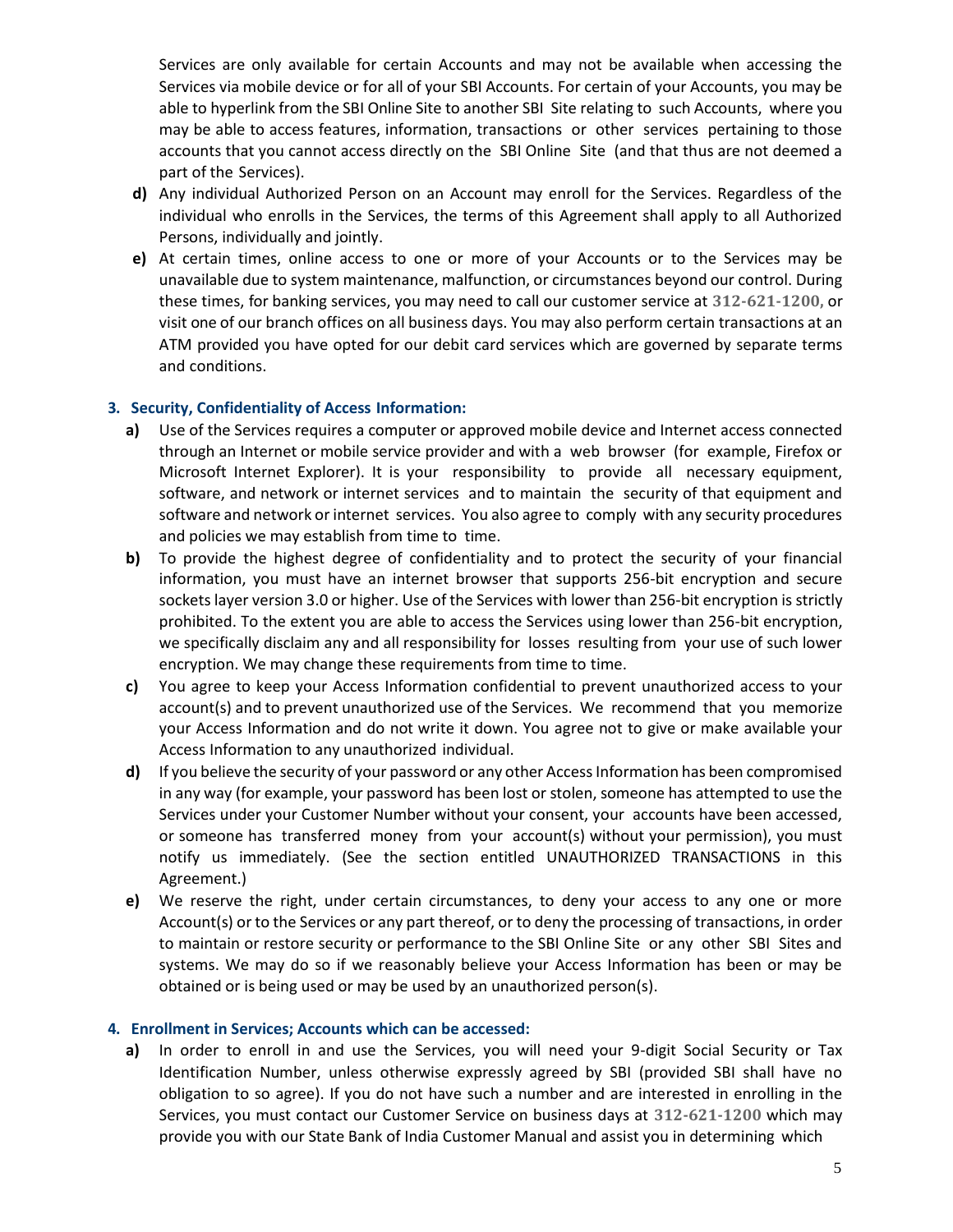enrollment is appropriate for your needs.

- **b)** If you are a current SBI accountholder, you may self-enroll at our website at https://sbichicago.statebank/home. Following online self-enrollment, you will have access to your account information for viewing purposes only. In order to obtain transaction rights in online banking mode, you must send a request in writing to SBI using the form that is presented at the end of the enrollment process.
- **c)** If you are not a current SBI accountholder, you may still use online enrollment at https://sbichicago.statebank/home .You must be a United States resident or resident alien with a valid Social Security Number and have a valid bank account with another United States bank. Verification of this information may take up to 3 business days. Following verification, SBI may activate your account. At this time, you will need to fund your new SBI account from the verified external account you provided at enrollment. This process will require you to approve a debit from that account. Following online self-enrollment, you will have access to your account information for viewing purposes only. In order to obtain transaction rights in online banking mode, you must send a request in writing to SBI using the form that is presented at the end of the enrollment process.
- **d)** By enrolling in the Services, you authorize SBI to process transactions for you as requested by you from time to time, and you authorize us to post transactions to your account(s) as directed. You further authorize SBI to make automatic recurring payments in such manner as you direct.

# <span id="page-5-0"></span>**5. Linked Accounts:**

- **a)** If you have more than one SBI Account, we will automatically "link" your Accounts together for purposes of the Services, and all such Accounts will appear in your online banking profile on the SBI Online Site, unless you request in writing that certain Accounts not be linked. Unless you request in writing to the contrary, any Accounts for which you are an Authorized Person (including, without limitation, joint accounts for which you are one of multiple Authorized Persons) will appear in your online banking profile.
- **b)** While not eligible for automatic linking, once you have completed your enrollment in the Services, you may "link" your third party credit or debit card accounts so that you can fund your SBI accounts in your online banking profile on the SBI Online Site. If you have more than one such credit and/or debit card account, each must be linked separately. Linking a credit or debit card account to your online banking profile only allows you make payments to your SBI Accounts from such credit or debit card accounts. Please note that the use of a credit card to fund your bank account may be treated as a cash advance or similar service, and such services may be subject to fees and charges from your credit card issuer. Please verify fees and charges before linking a credit card to your Accounts.
- **c)** All "linked" Accounts will appear in your online banking profile on the SBI Online Site, and you will be able to view at least certain summary information for all such Accounts. Certain features, information, types of transactions or other services available while using the Services may not be available for all of your linked Accounts. For certain of your linked Accounts, you may be able to hyperlink from the SBI Online Site to another SBI Site relating to such Account, where you may be able to access features, information, transactions or other services pertaining to such account that you cannot access directly on the SBI Online Site.
- **d)** If you have a linked joint Account or other Account that requires two or more signatures to make withdrawals, transfers or transactions, you will not be able to perform certain transactions on such account using the Services. Any non-linked Account(s) will not be accessible through the Services.

# <span id="page-5-1"></span>**6. Electronic Communication:**

**a)** You agree that all disclosures and other communications from us regarding your accounts,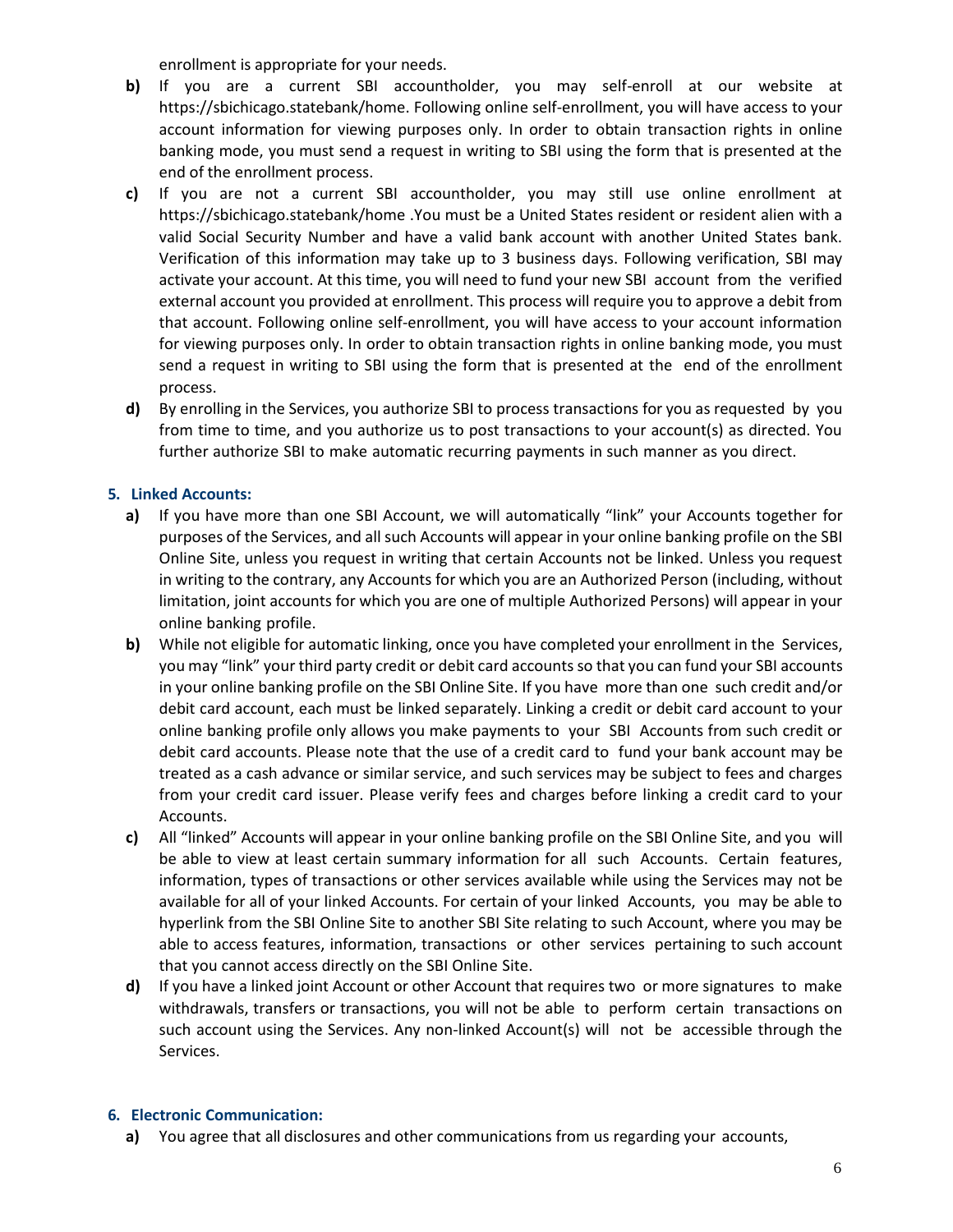Online Bill Pay, or this Agreement may be made electronically and are valid under applicable law.

- **b)** You agree that all electronic communications that we receive on the SBI Online Site or otherwise in connection with the Services, such as those directing us to take an action with respect to your account that matches identity information you have provided when enrolling in or using the Services will be deemed valid, authentic and binding obligations. Pursuant to law and regulations, these electronic communications therefore will be given the same legal effect as your written and signed paper communications, shall be considered a "writing" or "in writing" and shall be deemed for all purposes
	- i. to have been "signed" and
	- ii. to constitute an "original" when printed from electronic files or records established and maintained in the normal course of business.
- **c)** You agree (to the maximum extent permitted by law) to hold harmless SBI and each and all of its affiliates, officers, directors and employees and protect and indemnify SBI and each and all of its affiliates, officers, directors and employees from and against any and all claims, losses, liability, damages and/or demands (including, without limitation, reasonable attorneys' fees and court costs) of any kind, direct or indirect, arising out of or in any way connected with any Services rendered by SBI pursuant to or in accordance with any and all electronic communications for which we have attempted to verify your identity as set forth above.
- **d)** You have the right to withdraw your consent to receive electronic disclosures and communications at any time at no cost to you. If you withdraw your consent, SBI is authorized to terminate your SBI Online Banking and Bill Pay. To withdraw your consent to receive electronic disclosures and communications, please use the secure messaging system available at the SBI Online Site.
- **e)** By enrolling in Online Banking you agree that as a condition of using the Services you consent to receiving all transactional e-mail communications from SBI which are directly related to your use of the Services or to your account(s) and to any disclosures that may result from SBI sending Account communications to you via the e-mail address you provide. Please see the SHARING INFORMATION/PRIVACY section of this Agreement for more information about our privacy and information-sharing policies. PLEASE BE AWARE YOU CANNOT USE E-MAIL TO INITIATE TRANSACTIONS ON YOUR ACCOUNT(S).
- **f)** When communicating with us electronically, we recommend all electronic communications be sent solely via secure messaging, if and as available through the SBI Online Site. For account transactions, please use the appropriate functions available through the Services or call our Customer Service on business days at **312-621-1200**.
- **g)** While enrolled for online statements, you will continue to receive paper statements other documents that contain important information about your account in the mail. You should continue to review any correspondence that we mail to you.
- **h)** If and to the extent we shall offer online statements in the future, an e-mail notification will be sent to the e-mail address that we have on file. It is your responsibility to update any changes in your email address through the SBI Online Site. We encourage you to retain a copy of any records you would like to keep.

# <span id="page-6-0"></span>**7. E-Alerts:**

- **a)** The Services include both automated security alerts and opt-in alerts. Security alerts are sent to your primary e-mail address automatically for fraud reasons when certain changes to your Account occur, such as the addition of a new bill payee(s), password updates, or changes in your physical or primary email address. These alerts are part of the Online Banking service and are not optional.
- **b)** In addition to security alerts, you may choose to receive additional alerts regarding other online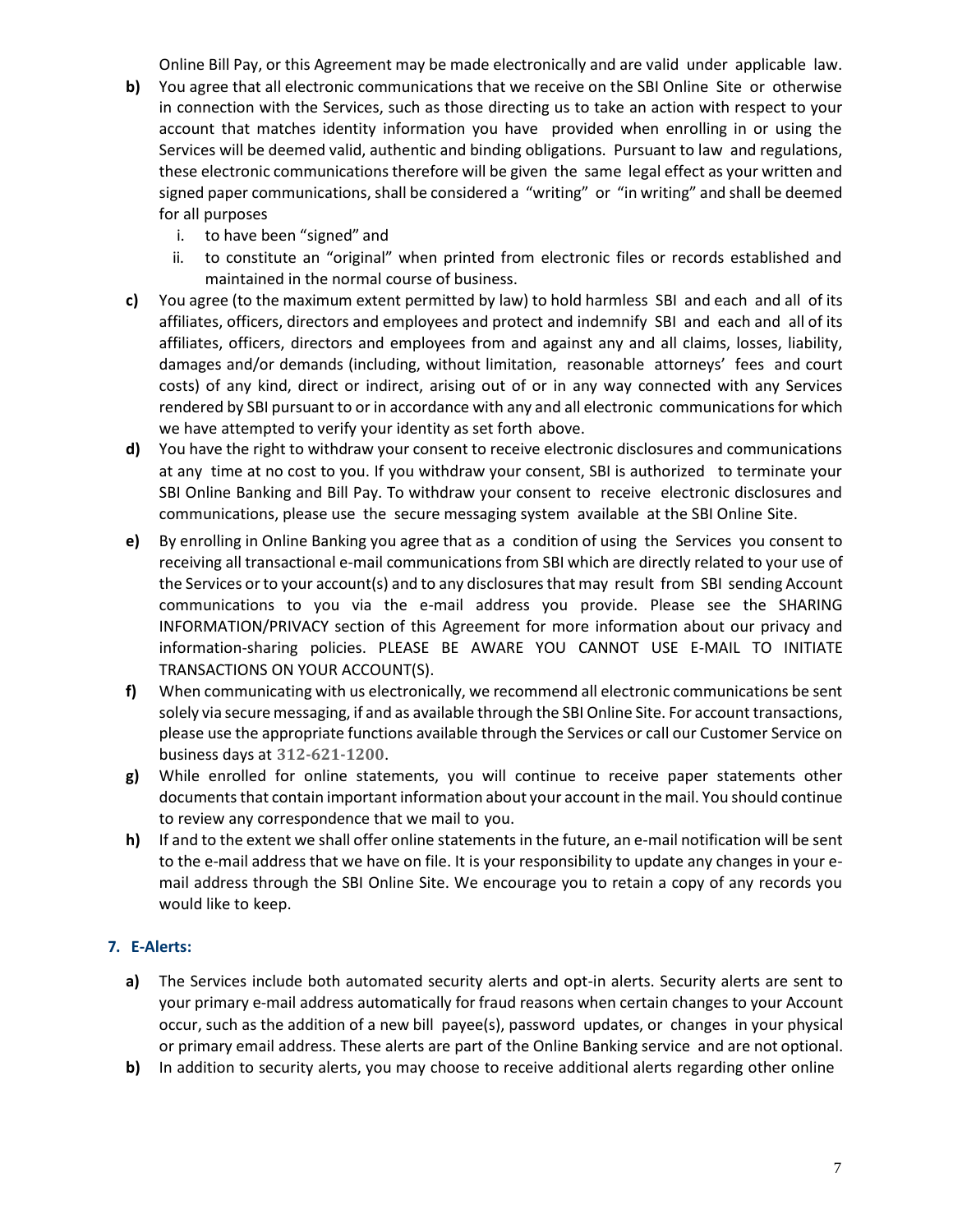banking and account activity delivered by telephone or e-mail. You will be asked to select from contact options when you sign up for the alert. By signing up to receive any opt-in alerts, you consent to delivery of such alerts in the format selected (such as text or prerecorded voice) to the contact telephone numbers or email addresses you identify. You are responsible for notifying us of any changes to your e-mail, mobile device, and telephone contacts to which alerts are sent. To stop receiving any optional alerts, log into Online Banking and change your selections from the Set Alerts page or contact Customer Service on business days at **312-621-1200**.

- **c)** Your full account number will not be included in any alert. However, alerts may contain our name and information about your Accounts. Depending upon the alert, information pertaining to Account balances, checks written, or insufficient funds may be included. Anyone with access to your e-mail, mobile device(s), and telephone or telephone answering machine(s) or service(s) may be able to access the contents of the alerts. It is your responsibility to secure these devices, protect your Access Information, and provide timely information about telephone or e-mail contact changes in order to protect the confidentiality of this information. You consent to any disclosures by SBI which may occur if you do not take appropriate steps to prevent access to your information by unauthorized persons.
- **d)** We endeavor to provide alerts in a timely manner with accurate information. However, we do not guarantee the delivery or accuracy of the contents of any alert. Alert balances will not reflect pending transactions and deposits may not be available for immediate withdrawal. If you require additional details about a transaction, you may log in to Online Banking or contact our Customer Service on business days at **312-621-1200**. You agree that we shall not be liable for any delays, failure to deliver, or misdirected delivery of any alert; for any errors in the content of an alert; or for any actions taken or not taken by you or any third party in reliance on an alert.

# <span id="page-7-0"></span>**8. Transfers:**

- **a)** Your ability to transfer funds from certain Accounts is limited by federal law. For example, Federal regulations limit the number of preauthorized electronic fund transfers and telephone transfers, including online banking transactions and bill pay transactions, from money market deposit and savings accounts. You should refer to the Customer Manual which governs your deposit account, a copy of which is available at https://sbichicago.statebank/home or by calling our Customer Service during business hours at **312-621-1200** for these legal restrictions and the service charges and penalties for excessive withdrawals or transfers. Transfers made using the Services are included in calculating the permissible number of transfers from certain accounts described in your Customer Manual.
- **b)** We reserve the right to impose a frequency or dollar limit on transfers, or to refuse to make any transfer, between certain Accounts. We are obligated to notify you promptly if we decide to refuse to complete your transfer instruction; provided, however, that notification is not required if you attempt to make transfers that are prohibited under this Agreement, any Additional Agreement, other SBI agreements affecting the terms of your account(s), or federal or state laws.
- **c)** Up to a one-Business-Day delay may occur in completing and posting Internal Transfers between your Accounts. Contact our Customer Service on business days at **312-621-1200** or visit https://sbichicago.statebank/home for a list of our banking holidays.

#### <span id="page-7-1"></span>**9. Special Rules for International Transfers:**

**a)** Once an international transfer has been sent, it cannot be cancelled or amended. You may request an international transfer be recalled, and we will communicate your request to the beneficiary's bank. If the beneficiary's bank agrees to return the funds to us, then upon confirmation of receipt of funds in our account, we will credit your account at the current SBI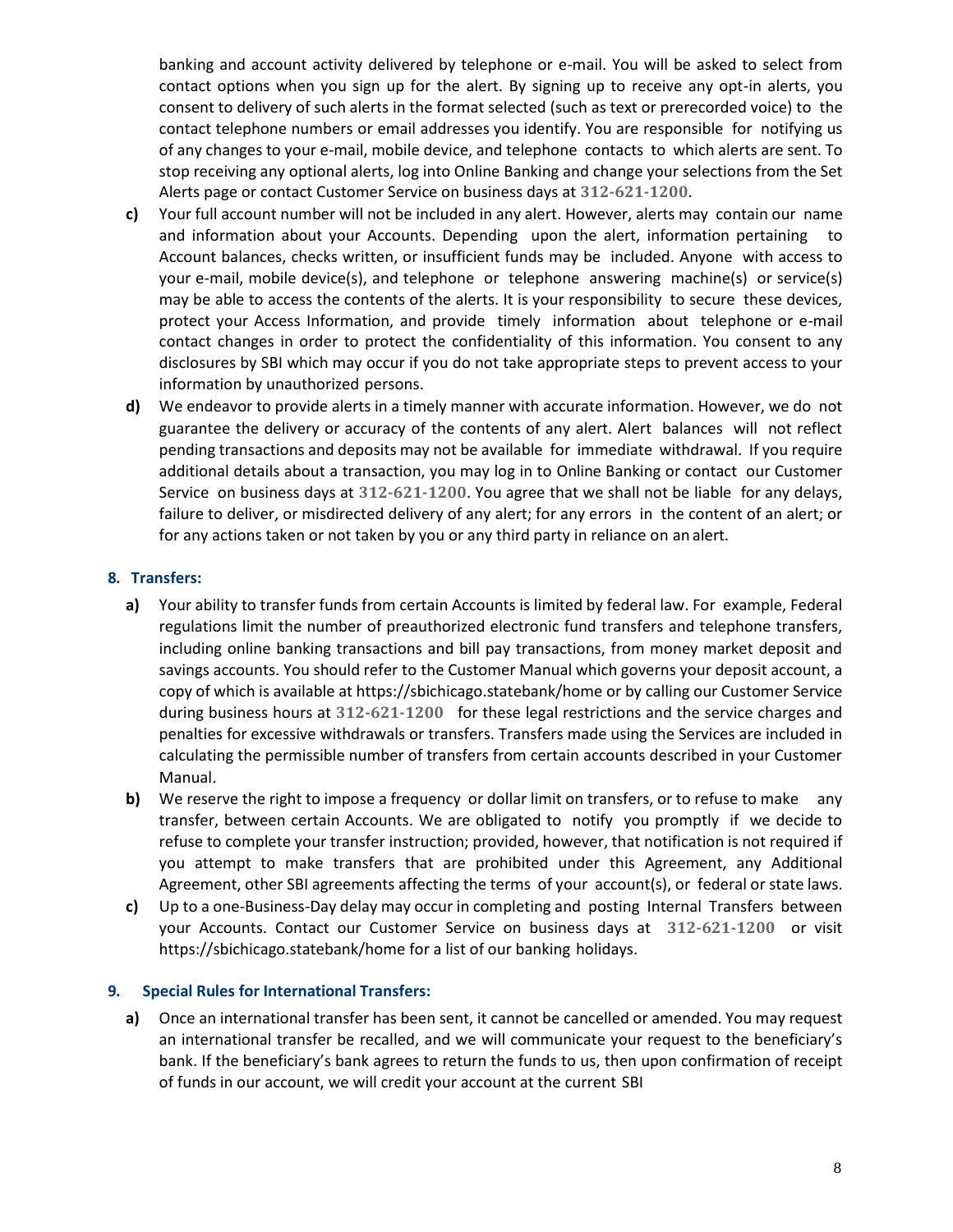retail buy rate for that currency that day (see below). Please note that the exchange rate will be different from the original rate applicable to the outbound transfer, which may result in a loss to you. Furthermore, SBI as well as the beneficiary's bank may assess charges for their services, which will be deducted from the amount returned to you. We will have no liability to you if the beneficiary's bank or foreign beneficiary refuses your request to recall the international wire transfer.

- **b)** If an international transfer is returned by the receiving bank or beneficiary's bank for no fault of ours, we will credit your account at the current SBI retail buy rate for the currency that day (see below). Please note that the exchange rate will be different from the original rate applicable to the outbound transfer, which may result in a loss to you. Furthermore, a returning bank and/or beneficiary's bank may assess charges for their services, which will be deducted from the amount returned to you. You acknowledge that exchange rates for retail and commercial transactions, and for transactions effected after regular business hours and on weekends, are different from the exchange rates for large inter-bank transactions effected during the business day as reported in The Wall Street Journal or elsewhere. Exchange rates offered by other dealers, or shown at other sources (including online sources) may be different from SBI's rates. We do not accept any liability if our rates are different from rates offered or reported by third parties, or offered by us at a different time, at a different location, for a different transaction amount, or involving a different payment media (banknotes, check, wire transfer etc.). You also acknowledge that our exchange rates may vary at different branches, for online retail customers, corporate customers, and depending on whether a single transfers or a bulk transfer is involved.
- **c)** Further, international transfers may get delayed or rejected by the Office of Foreign Assets Control pursuant to their authority. Such transactions will be subject to review by SBI. The exchange rate on such remittances may change from the one shown at the time of creation of the remittance.

#### <span id="page-8-0"></span>**10. Conditions Governing Issuance of Wire Transfer:**

- a) The Services may be used to conduct international wire transfers from your Account(s).
- b) In conducting an international wire transfer through the use of the Services, SBI agrees to send at your expense and risk a message directing payment in foreign funds from your Account(s) in the amount and manner indicated. SBI does not warrant that the transfer of funds will reach the Payee. It may make use of any branch, or correspondent, agent or sub-agent and shall not be under any liability of errors, negligence, suspension or default of any of them or for any failure to identify the Payee or any mis-payment by any of them nor shall SBI be under any liability for any errors, mutilations, delays , mis-delivery or failure of delivery in the transmission of any message in connection with this transaction whether or not in code or whether by mail, postal service, telegraph, cable, wireless radio or otherwise, or for any suspension of any such means of transmission or for any imposition of any censorship, exchange control or other restriction, all such risks being borne by the customer. Under no circumstances shall SBI be liable for any consequential damages of any sort.
- c) In case of transfer of currency other than the currency of the country to which remittance is made, it shall be payable to the Payee in currency of said country at the buying rate of SBI's branch or correspondent for exchange of the currency remitted unless the Payee arranges with said correspondent for payment in some other form upon paying all charges in connection therewith. In case the funds are not paid to the Payee, whatever the reason, any liability of SBI will be conditioned upon its receipt from the branch or correspondent of confirmation of effective cancellation of the remittance abroad and shall be limited to refunding the amount to be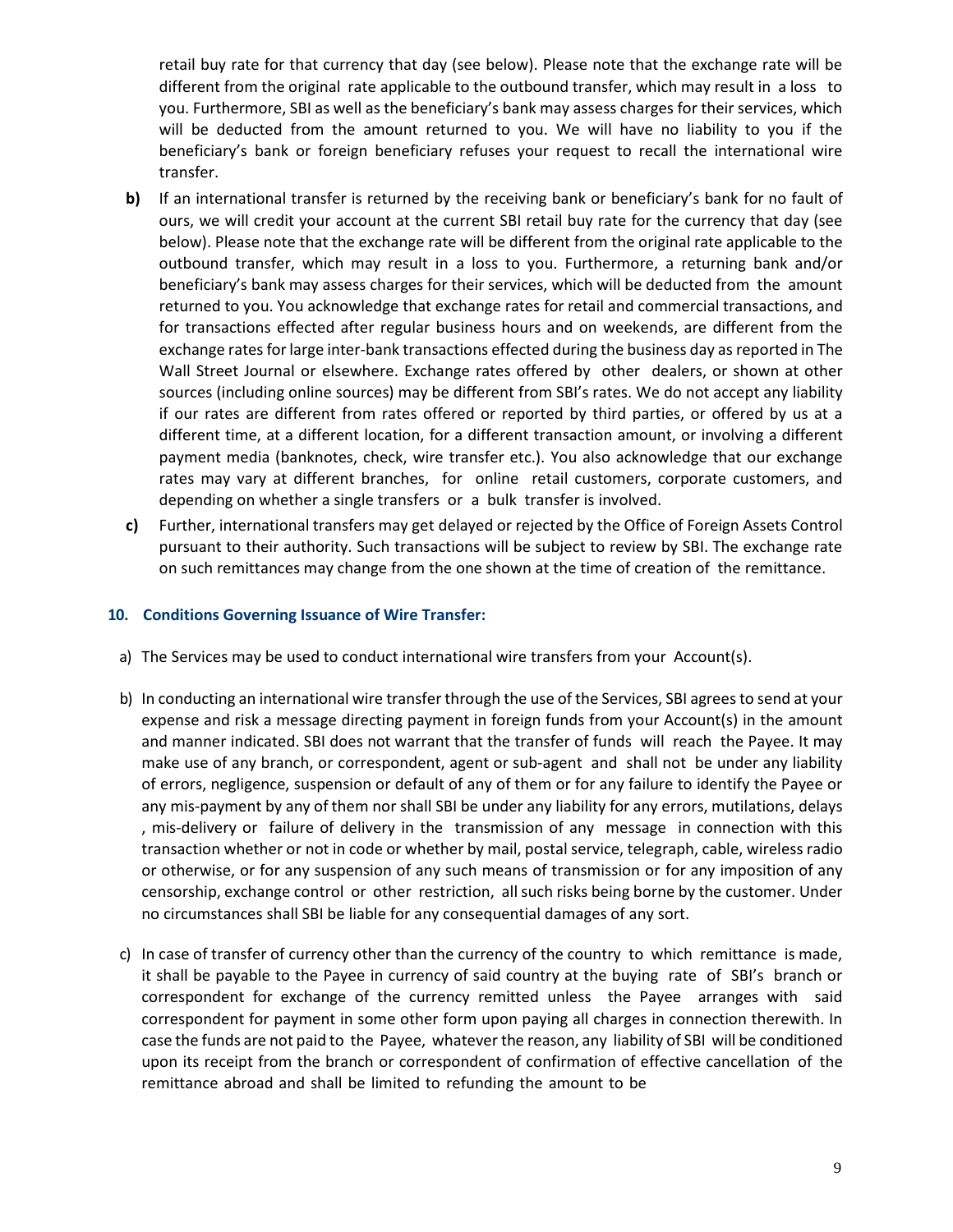remitted, less expenses, which refund, in the case of transactions relating to the remission of foreign money, shall be made by

- payment in United States dollars at SBI's buying rate in Chicago, at the time of such refund, for the foreign money to be remitted, or at SBI's option by
- forwarding by mail or otherwise to SBI's branch or correspondent or other banking houses abroad with which it may then have or establish a sufficient credit in such foreign money instructions to withhold there from an amount equivalent to the amount to be remitted for the account and risk of the person to whom refund is to be made, and SBI shall not be otherwise liable in connection herewith or for the consideration received by it. References to the foreign money to be remitted shall mean such foreign money or other foreign money into which it may then be convertible, impressed with restrictions, and other characteristics which shall or would have attached to an unearmarked credit balance of SBI remaining with its correspondent or such other banking house from the date hereof to the time of settlement. Anything hereinbefore to the contrary notwithstanding, any refund shall be made in case of mis-payment of funds by any correspondent, agent or sub-agent, and in case funds for the payment of this transfer have been remitted or made available abroad or otherwise covered, no refund shall be made until the relative funds have been returned or otherwise made freely available to SBI.

# <span id="page-9-0"></span>**11. Payments:**

- **a)** Online payments include (i) payments made through the Services for which the Payment Account is a SBI account ("Outgoing Payments"), including, without limitation, any payment that you schedule through our Online Bill Pay service, (ii) payments to certain SBI accounts ("Incoming Payments"), and (iii) payments made in the form of funds transfers to eligible loan or line of credit accounts (which are covered by the "Transfers" section above and any other provisions governing transfers in this Agreement). The Account that you designate for an Incoming Payment may or may not be a SBI Account. You may schedule an Incoming Payment to certain of your Accounts using the Services. You may initiate an ACH Transfer from the SBI Online Site and we will debit or credit your account at other financial institution through ACH. The ACH Transfer can be used solely to either fund an SBI Account or credit an account at another financial institution.). Any such Incoming Payment that you set up on another SBI Site will be governed by terms and conditions set forth on such SBI Site and not by this Agreement.
- **b)** Online Bill Pay payments and any other bill payments permitted by the Services will be debited from the Account that you designate. SBI's receipt of your bill payment instructions authorizes us to debit your Account, and to remit (or request that such financial institution remit) funds on your behalf.
- **c)** With respect to Outgoing Payments, if at the time funds are to be removed from your Account, there are insufficient funds, you understand and agree that SBI will not make any payments and that you are solely responsible for the amount of the bill along with any resulting fees or penalties. The dollar amount of our fees or penalties is published in the SBI Fee Schedule, available at SBI's New York or Chicago branches and included in SBI's Customer Manual available at branch website.
- **d)** You should keep Accounts open and active. Should your bill pay checking accounts close, your Online Bill Pay services will end and any unprocessed Outgoing Payment transactions will be cancelled. Cancellation of your Online Bill Payment transactions may take up to five (5) business days from the processing date of a payment scheduled from your closed checking account. If you close your Payment Account, any Incoming Payments will not be processed. Outgoing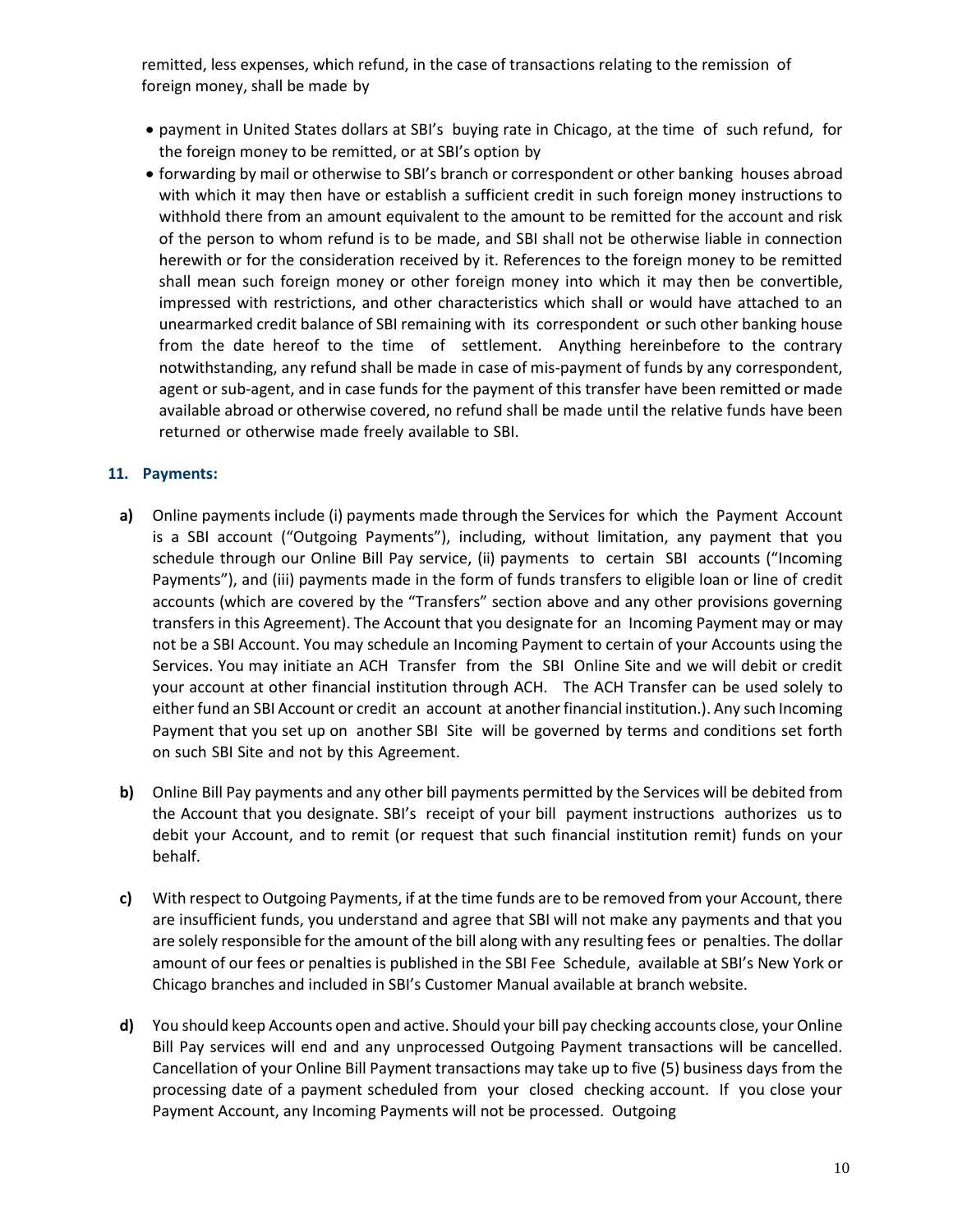Payments scheduled through Online Bill Payment from the closed Payment Account may be processed, depending on proximity to the Scheduled Due Date. If an SBI account designated for a scheduled bill payment is closed by a customer, all future bill payments will be cancelled with immediate effect.

# <span id="page-10-0"></span>**12. Payment Scheduling:**

With respect to all Outgoing Payments and Incoming Payments that you may schedule through the Services:

- a) You understand and agree that it is your responsibility, in accordance with all terms hereof, to authorize bill payments in such a manner that the bills will be paid on time and that the Payee will receive your payment no later than the Due Date on the statement provided to you by the Payee.
- b) You understand and agree that we reserve the right to impose a frequency or dollar limit on bill payment requests or to refuse to make any payment you have requested. You understand we will notify you promptly if we decide to refuse to complete any payment instruction; provided, however, that notification is not required if you attempt to make payments that are prohibited under this Agreement.

# <span id="page-10-1"></span>**13. Hardware and Software Requirements:**

- a) To access and retain the information subject to this consent, your personal computer needs to support the latest W3C HTML / DOM recommendations and 128 bit SSL encryption.
- b) You will also need Adobe Acrobat to review statements in PDF format, if such statements are available. To read statements in PDF format, you will need to download Adobe Acrobat software into your browser.
- c) To print statements you must have a printer connected to your computer. To download statements, if available, you must have sufficient hard-drive space (approximately 1 MB) to store the statements.

# <span id="page-10-2"></span>**14. Fees and Charges:**

- a) Except as provided herein, we do not at this time charge any enrollment fees, recurring usage fees or any other fees for your use of the Services (including, without limitation, viewing your account information, transferring funds and making bill payments). However, we do charge fees in certain limited circumstances that may arise in connection with your use of the Services (including, without limitation, if you request a stop payment or order a print copy of a check or statement etc.), as further set forth in Schedule of Fees & Charges of the SBI Customer Manual available on our website. You may also request this information via an e-mail request or by calling our Customer Service during business hours at (212)521-3200.
- b) In addition to such fees set forth in such Fee Schedule, you shall be subject to all fees, charges, penalties, balance requirements, and other restrictions explained in your account agreements or other Additional Agreements.
- c) Notwithstanding the foregoing, fees are subject to change, and we may impose additional charges, penalties or fees in connection with your use of the Services at any time, subject to the terms hereof.
- d) You agree to promptly pay all fees and charges for services provided through the Services, and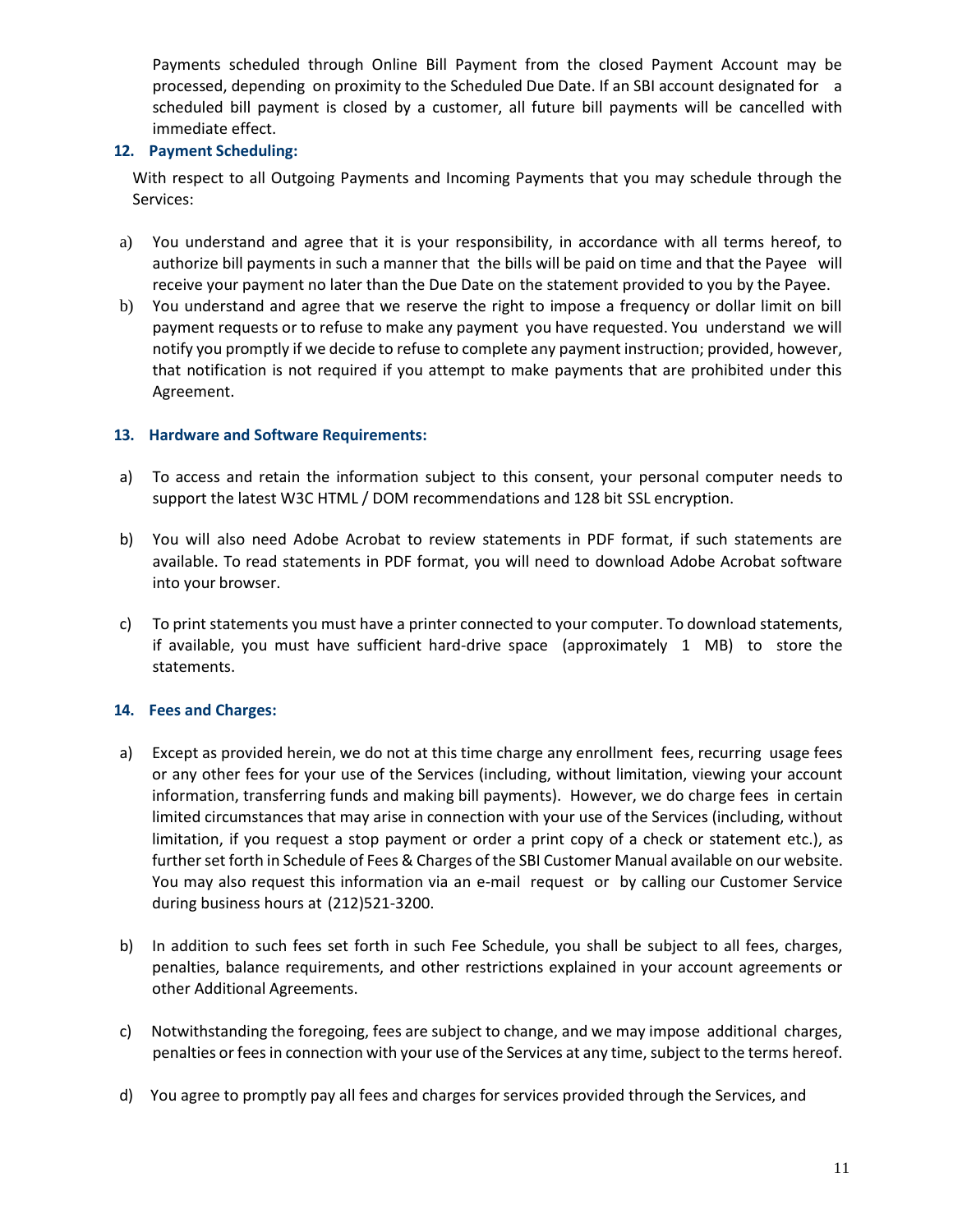you authorize us to automatically deduct all applicable charges and fees from your designated SBI Payment Account(s) or any other eligible account.

e) You agree to be responsible for any telephone charges and/or Internet service fees you incur in accessing your account(s) through the Services.

# <span id="page-11-0"></span>**15. Changes in Services; Interruptions in Service:**

- a) We may, from time to time and at any time, revise, update, discontinue or otherwise modify, temporarily or permanently, the Services or any part thereof (including, without limitation, the SBI Online Site, this Agreement, the scope of the Services, and any materials related to the Services), or your access thereto. We will attempt to provide prior notice of any such material changes (by posting a notice of such changes on the SBI Online Site when you log in, and/or sending a notice to you at the address shown on our records or sending you a secure message), but cannot guarantee that such notice will be provided.
- b) Notwithstanding the foregoing, to the extent required by law and whenever reasonably practicable, we will post or send such notice at least thirty (30) days in advance of the effective date of any additional fees for online transactions, or of any stricter limits on the type, amount or frequency of transactions or any increase in your responsibility for unauthorized transactions; provided, that we cannot guarantee that we will provide such notice by such time; and provided further, that we reserve the right to make any such changes effective immediately if necessary to maintain the security of the system or to comply with any laws or regulations. If such a change is made, and it can be disclosed without jeopardizing the security of the system, we will provide you with electronic or written notice within thirty (30) days after the change.
- c) Changes to the Services may render prior versions of the Services obsolete. Without limiting the foregoing, we reserve the right to terminate this Agreement as to all prior versions of the Services and/or related materials and limit access to our more recent versions and updates.
- d) You may choose to accept or decline changes by closing, continuing or discontinuing use of the Services to which these changes relate. Your use of the Services after we make any changes will constitute your agreement to such changes. We also reserve the option, in our sole business judgment, to waive, reduce or reverse charges or fees in individual situations.
- e) We may, from time to time perform maintenance upon the Services or experience hardware, software or other problems related to the Services, resulting in interrupted service, delays or errors in the Services. We will attempt to provide prior notice of such interruptions, delays or errors but cannot guarantee that such notice will be provided.

#### <span id="page-11-1"></span>**16. Our Responsibility for Funds Transfers:**

- a) By using funds transfer service available through the Services, you warrant that you are an Authorized Person on the Account from which the funds are being drawn to make such payment or transfer.
- b) We, or a third party acting as our agent, will use reasonable efforts to timely and properly complete funds transfers and bill payments from your Account(s) according to your properly entered and transmitted instructions. However, neither a third party service provider nor we will be liable in any way for any failure or delay in completing any such transaction (whether an Outgoing Payment, Incoming Payment or funds transfer, as applicable):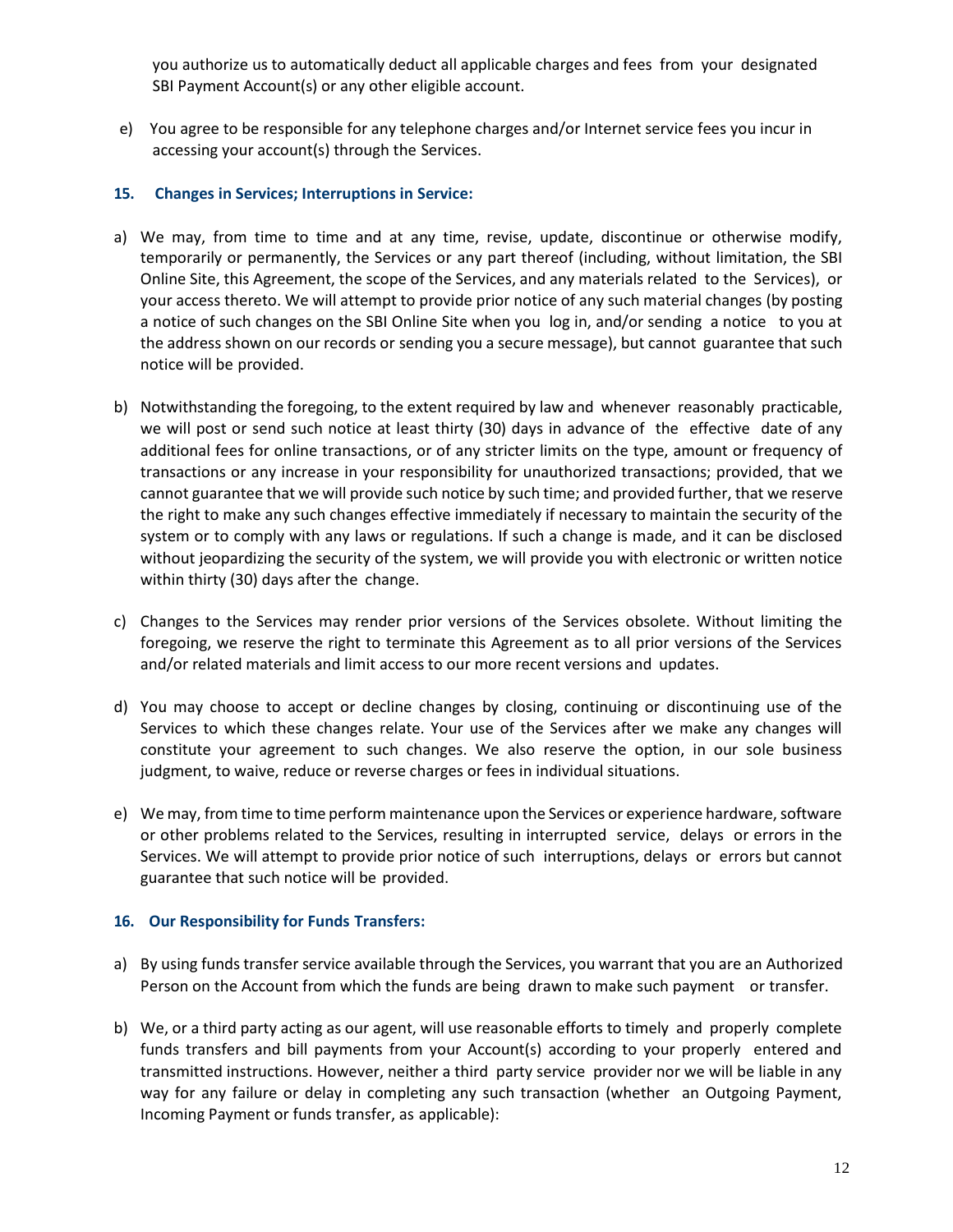- If, through no fault of our own or of our agent, you do not have adequate money in a designated checking, savings or other deposit account to complete a transaction from that account, or if that account has been closed; or the transaction would exceed the credit limit on any applicable overdraft line of credit;
- If you have not properly followed instructions on how to make a funds transfer;
- If you do not provide SBI with complete, correct and current Account or Payee information,
- If withdrawals from any accounts have been prohibited by a court order such as a garnishment or other legal process;
- If we or our agent reasonably believes that a transaction may be unauthorized and based thereon the transaction is not completed;
- If your Computer was not working properly such that it interfered with your attempt to authorize a funds transfer;
- If circumstances beyond our or our agent's control prevent making a funds transfer. Such circumstances include but are not limited to computer failure, telecommunication outages, postal strikes and other labor unrest, delays caused by payees, fires, floods, and other natural disasters, terrorist acts or war.
- In any other set of circumstances as set forth in your account agreements.

# <span id="page-12-0"></span>**17. Your Responsibilities and Liabilities:**

- a) It is your sole responsibility to ensure that the contact information in your online banking user profile is current and accurate. This contact information includes, but is not limited to, name, address, phone numbers, e-mail addresses, and account numbers. Changes can be made either via a secure message within the Services or by sending us a signed request for same. We are not responsible for any payment processing errors or fees incurred by you if you do not provide accurate account or contact information.
- b) While you may notify us of a change of address online, the changes will be effected only after submission of a valid documentary proof of the new address like utility bill, copy of recent bank statement etc. showing the changed address to an SBI branch.
- c) If you close any Account, you must notify us and identify a new Payment Account for the selected Services. Additionally, if you close all your Accounts with us, you agree to notify us to cancel your Services. To the extent you shall request electronically the closure of an account, you understand that it may take up to 2 Business Days to complete any such request.
- d) You will be mailed periodic statements for your account(s) with the regularity provided for in the Customer Manual for Deposit Accounts. Your role is extremely important in the prevention of any wrongful use of your account(s). You must carefully examine your statement upon receipt.

#### <span id="page-12-1"></span>**18. Unauthorized Transactions:**

- a) Please contact us immediately if you believe that an unauthorized transaction has been or may be conducted from your Account(s); if you believe another person has improperly obtained your Access Information or has transferred or may transfer money from your Account(s) without authorization; or you suspect fraudulent activity on your account(s).
- b) The fastest way to notify us of an unauthorized transaction is by telephone. Call us at **312-621-1200 (Ext-254/252/255)** on Business Days during business hours; or send us an email through the SBI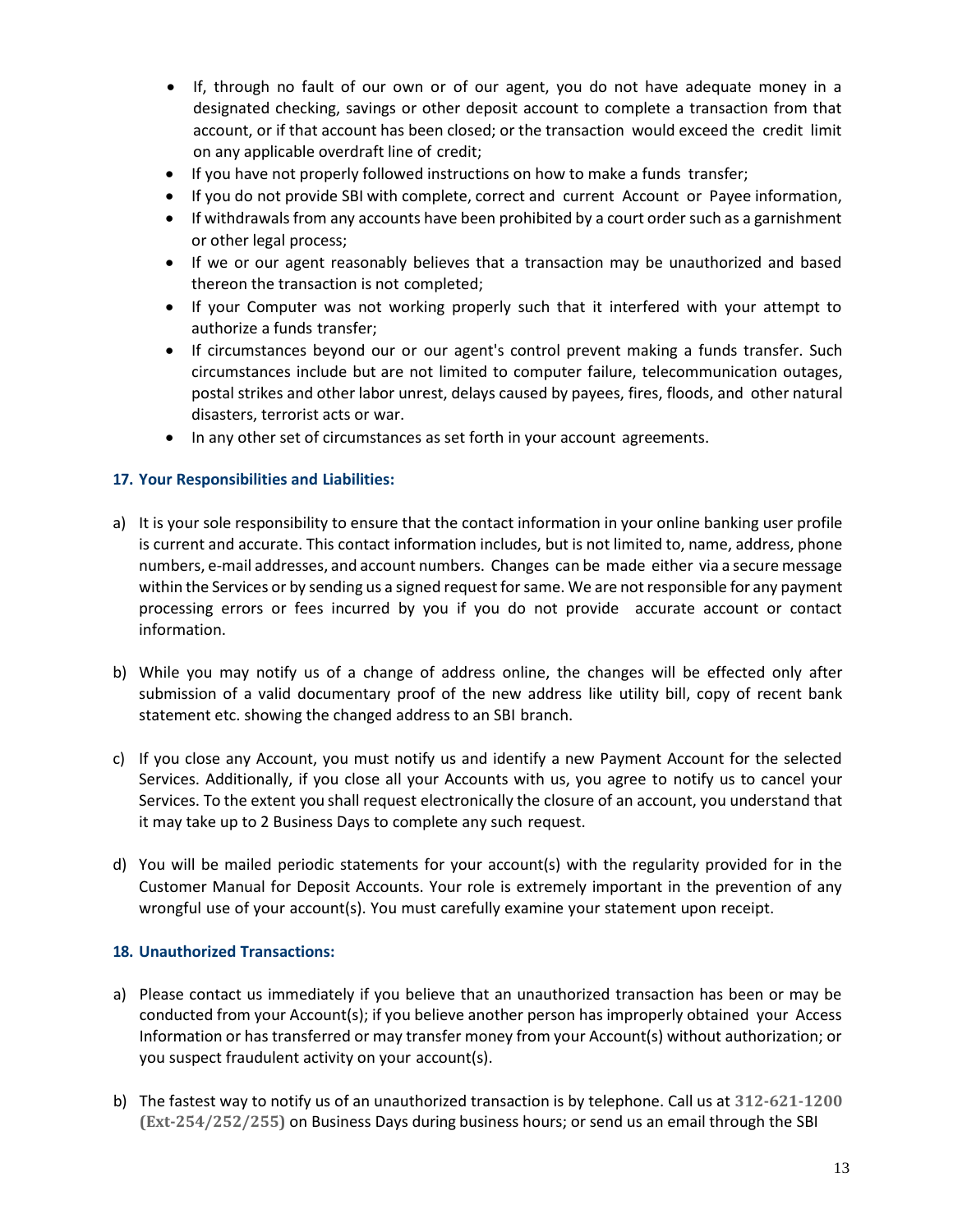Chicago website or leave a voice mail through the above designated SBI customer number.

- c) Failure to notify us of an unauthorized transaction could result in loss of all the money in your account plus any overdraft line of credit. If you tell us within 2 business days after you learn of the loss or theft of your Access Information, you can lose no more than \$50 if someone used your password without your permission.
- d) If you fail to tell us within 2 business days after you learn of the loss or theft of your Access Information, and we can prove we could have stopped someone from using your Access Information without your permission if you had told us, you could lose as much as \$500.
- e) You will be mailed periodic statements for your account(s) with the regularity provided for in the Customer Manual for Deposit Accounts. Your role is extremely important in the prevention of any wrongful use of your Account(s). You must carefully examine your statement upon receipt. If your statement shows transfers that you did not make, including those made with your Access Information or by other means, tell us at once. If you do not tell us within 60 days after the statement was mailed to you, you may not get back any money you lost after the 60 days if we can prove that we could have stopped someone from taking the money if you had told us in time. If a good reason (such as a long trip or hospital stay) kept you from telling us, we will extend the time periods.
- f) For purposes of these disclosures, "Business Day," is defined in this Agreement, as Monday through Friday, from 9:00 a.m. to 3:00 p.m (CST), excluding Federal Reserve Holidays.

# <span id="page-13-0"></span>**19. Termination:**

- a) We reserve the right to terminate this Agreement and your access to the Services, in whole or in part, at any time and for any reason.
- b) Without limiting the foregoing, if you do not access the Services and there has been no activity on any of your accounts through the Services (such as an automatic bill payment) for any consecutive 120 day period, and there is no such activity pending as of the end of such 120-day period, we reserve the right to terminate your access to the Services. However, you agree that SBI will not incur any liability for termination or non-termination of your access to the Services for non-use.
- c) If any of your checking, savings or other deposit accounts is closed due to insufficient funds or any other reason, such account will no longer appear in your online banking profile. If any other account is closed for any reason, such account may no longer appear in your online banking profile.

#### <span id="page-13-1"></span>**20. Assignment:**

- a) You may not assign this Agreement or your rights to the Services to any other party.
- b) We may assign this Agreement to our parent corporation or to any now-existing or future direct or indirect subsidiary of our parent corporation, or to any existing or future direct or indirect subsidiary of SBI, or to any of our existent or future affiliates. We may also assign or delegate certain of our rights and responsibilities under this Agreement to independent contractors or other third parties.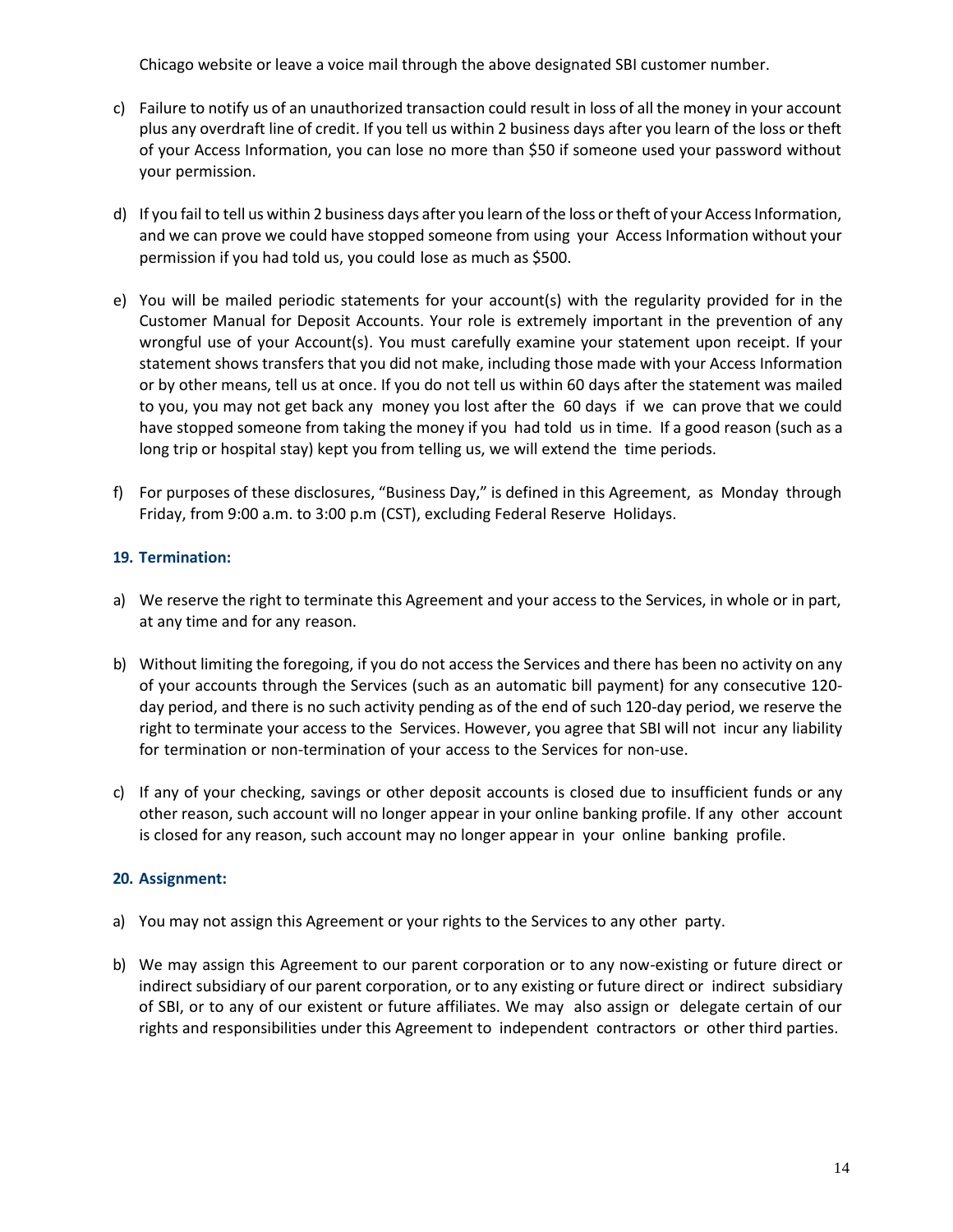#### <span id="page-14-0"></span>**21. Data Recording:**

When you contact us, the communication or the information you provide may be recorded or otherwise retained by us or our service provider. You consent to such recording or other retention. Without limiting the foregoing, you agree that we may record the conversations our employees have with you or your agents. We do this from time to time to monitor the quality of service and accuracy of information our employees give you and to ensure that your instructions are followed.

#### <span id="page-14-1"></span>**22. No Waiver:**

We shall not be deemed to have waived any of our rights or remedies hereunder unless such waiver is in writing and signed by us. No delay or omission on our part in exercising any right or remedy shall operate as a waiver of that right or remedy or any other rights or remedies. A waiver on any particular occasion shall not be construed as a bar or waiver of any rights or remedies on future occasions.

#### <span id="page-14-2"></span>**23. Liability for Loss or Erroneous Data:**

Without limiting any other provision hereof, you will bear the sole liability and risk of any error or loss of data, information, transactions or other losses which may be due to the failure of your Computer or third party communications providers on which you may rely. We shall have no liability to you for any damage or other loss, direct or consequential, which you may incur by reason of your use of your Computer.

#### <span id="page-14-3"></span>**24. Harm to Computer Systems/Data:**

You agree that we shall have no liability of any kind for viruses, worms, Trojan horses, or other similar harmful components that may enter your Computer by downloading information, software, or other materials from the SBI Online Site or any other SBI Site.

#### **25. Sharing Information/Privacy Policy:**

This Privacy Policy has been framed as per laws of the United States and is, therefore, applicable to only customers of the U.S. branches/ agency of SBI. Building and maintaining customer confidence has always been a priority at SBI. We at SBI recognize and respect the trust you repose in us when you share your personal information with us. Consistent with federal regulations requiring every financial institution to provide customers with information about its policy and practice related to sharing of customer's personal financial information, we are setting forth below our Privacy Policy and urge you to review the information provided in this Notice.

#### **SBI's Branches, Agency and Rep. Office in the United States**.

In the United States, SBI currently conducts business through branches located at 460 Park Avenue, New York ("New York Branch"), 19 South LaSalle Street, Chicago ("Chicago Branch") and, it's Agency located at 707 Wilshire Boulevard, Los Angeles ("LA Agency"). SBI also maintains a representative office at 2001 Pennsylvania Avenue, Washington, D.C. ("Washington Rep Office"). These offices are collectively referred to as SBI-US in this Notice. This Privacy Policy has been adopted by and applies to SBI-US. It outlines the type of personal information we collect, why we collect it, how we use it, and with whom we share it. This Privacy Policy applies to information of existing as well as former customers.

**a) Our Commitment**. SBI-US is committed to maintaining the privacy of your personal information. In order to safeguard the confidentiality of your personal information, we restrict access to your accounts only to those employees who need to know this information to provide you with account services or for SBI-US's internal accounting, review and compliance purposes. We require that all SBI-US employees maintain the confidentiality of your personal information. We endeavor to maintain physical, technological and procedural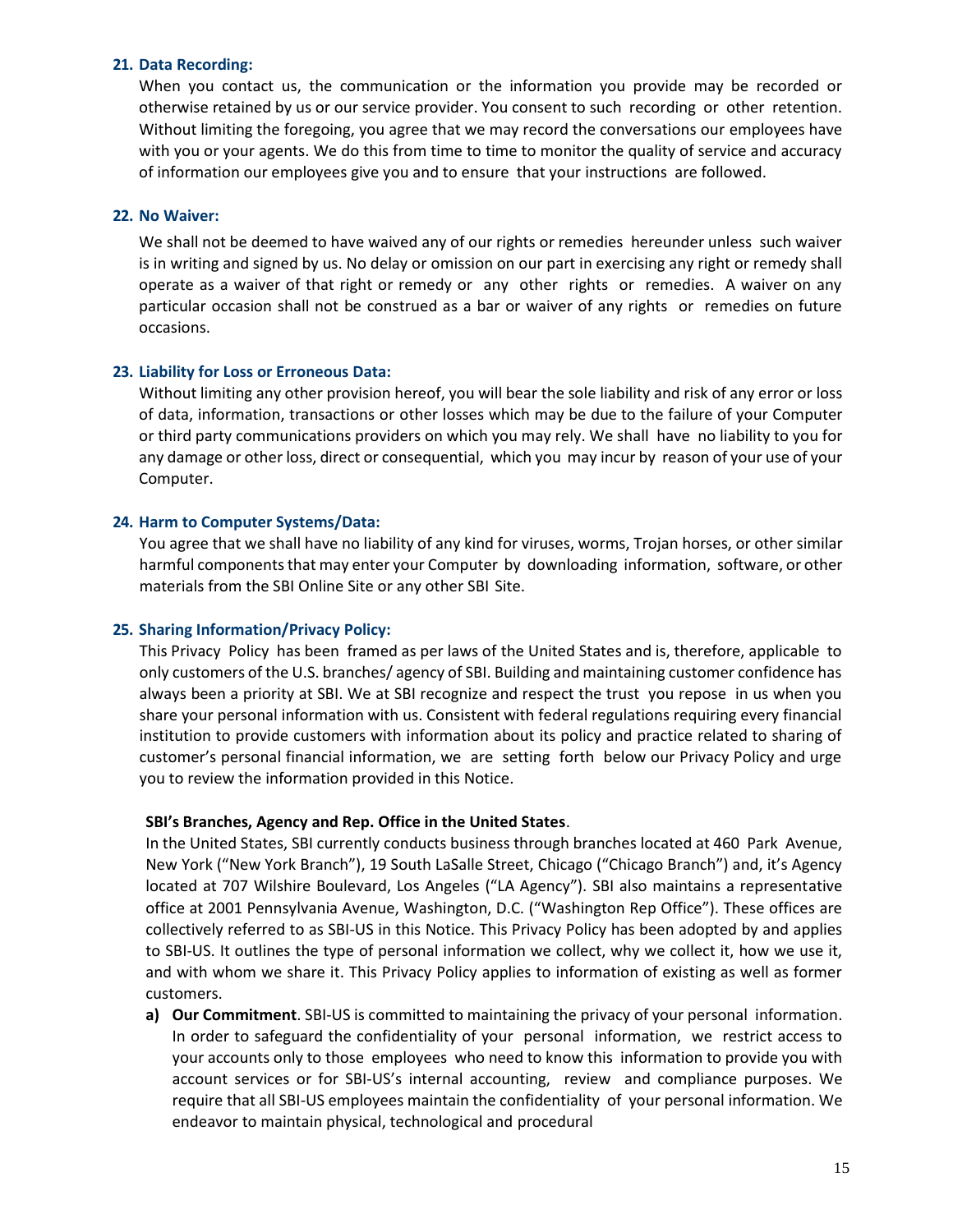safeguards and security that comply with federal guidelines.

- **b) Why We Collect Information**. We collect and use various types of information from and about you; however, we limit the information to the minimum required to:
	- 1. Accurately identify you when you are conducting financial transactions with SBI-US to prevent unauthorized persons from gaining access to your personal and financial information,
	- 2. To better understand your financial needs and to offer you with preferred rates, payments, products and other related services to help you achieve your financial objectives consistent with our business norms and practices.
	- 3. To properly manage our business.
- **c) Information that SBI-US Collects**. In order to understand your financial needs and provide you with products and services designed to meet your objectives and to better service your accounts, SBI-US obtains information about you from the following sources:
	- 1. Applications, forms and other documentation you complete, and/or
	- 2. Information you provide in person, by phone or other means to open account with SBI-US, in connection with SBI-US's products and services.

Example of such information include your name, address, marital status, family, social security number or tax identification number, income, assets, debts and liabilities, your account and transactions with SBI-US, SBI-US's affiliates and others, your transactions with other companies and persons. Examples of such information include your employment history, loan balances, and credit card operations etc., Consumer reporting agencies such as credit bureaus.

- **d) Information SBI-US may share with Affiliates**. In case of those customers who maintain deposit or loan accounts with SBI-US, SBI-US may share information about their account history and experience within SBI's affiliates providing banking, financial, merchant banking, investment banking and insurance services ("SBI family companies"). SBI-US may also share within SBI family companies other non-public personal information about such customers such as information received from them in applications, forms, other documentation and information received from credit bureaus.
- **e) Information SBI-US may share with nonaffiliated third parties.** SBI-US does not share or sell nonpublic personal information about SBI-US customers or former customers to nonaffiliated third parties, except as permitted by law. Few illustrations are given below: SBI-US may share nonpublic personal information (as described below) with nonaffiliated third parties contracted on behalf of SBI-US to perform services necessary for the routine operation of your account(s). This includes services such as check printing, data processing, loan servicing and fraud prevention. SBI-US may also share non-public personal information with nonaffiliated third parties performing marketing services on our behalf, with other financial institutions with which SBI- US has or may have a joint marketing agreement. In all such cases, the nonaffiliated third party receiving the nonpublic personal information would be required to maintain the confidentiality of the information and to use such information only for the purpose for which it was disclosed to such party. SBI-US may also share nonpublic personal information as permitted or required by law, judicial or other governmental process (such as under provisions of the USA PATRIOT Act 2001) or for regulatory and statutory reports and audits or as may be authorized by you. Nonpublic personal information SBI-US may share with nonaffiliated third parties as described in this paragraph includes:
	- Information SBI-US receives from you on application and other loan or account forms and documentation, such as name, address, age, assets, income and liabilities.
	- Information received from credit bureaus such as your credit score, creditworthiness and payment history.
	- Information obtained to verify representations made by you such as your credit or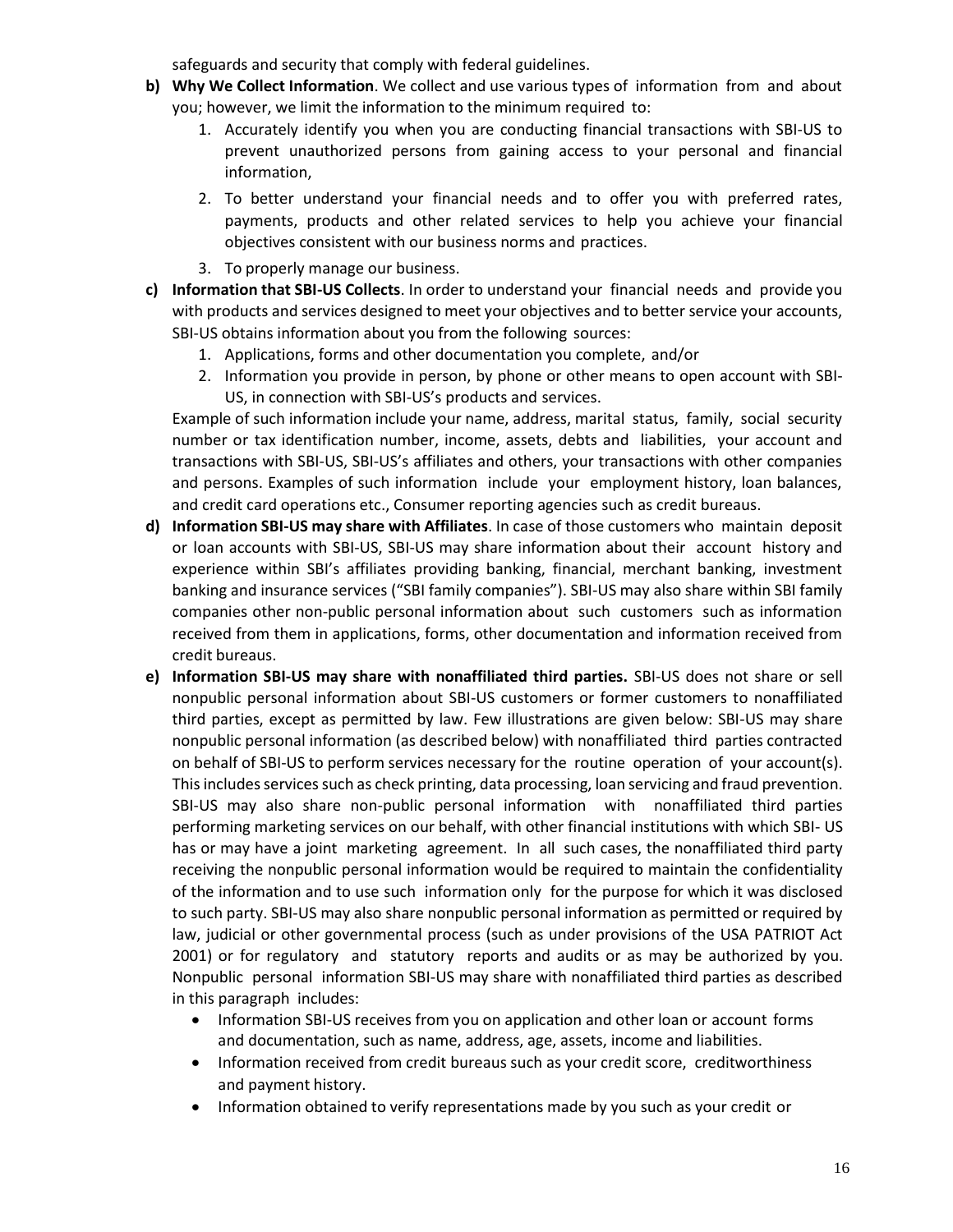deposit accounts with other financial institutions, or your employment history.

- Your name, address, account number and Social Security Number with the service provider for printing Form 1099 and your name and account number with the service provider who prints checks.
- **f) Security of personal information**. SBI-US takes the security of information very seriously. SBI- US has established physical, technological and procedural systems and controls for protecting confidentiality of your personal information, which complies with federal regulations. SBI-US employees undergo training on an ongoing basis to keep the protection of consumer information a day-to-day priority.

# **g) Other Information**

This Privacy Policy applies to SBI-US products and services obtained by individuals for personal, family or household, non-business purposes. If you have any questions about our Privacy Policy, or about the security and confidentiality of your nonpublic personal information, please call our Compliance Officer, at the branch where you maintain an account, who will be happy to assist you. The contact information is as follows:

| New York Branch 460  | Chicago Branch          | Los Angeles Agency 707                |
|----------------------|-------------------------|---------------------------------------|
| Park Avenue NY 10022 | 19 South LaSalle        | Wilshire Blvd 19 <sup>th</sup> Floor, |
| Tel:(212) 521-3229   | Street Suite 200        | <b>Suite 1995</b>                     |
| Fax:(212) 521-3360   | Chicago, Illinois 60603 | Los Angeles CA 90017 Tel:(213)        |
|                      | Tel: (312) 621 1200     | 623 7250 Ex.17                        |
|                      | Fax: (312) 621 0740     | Fax:(213) 622 2069                    |

SBI-US reserves the right to change the Privacy Policy at any time, but if we do so, we will notify you in a reasonable time when any change is implemented. We will also notify you annually as required by federal law.

**h) Limitation of Liability; Disclaimers:** Except as otherwise expressly provided herein, your use of the Services is at your own risk. None of the entities comprising SBI, nor any of their respective officers, directors or employees, nor any other party involved in creating, producing, or delivering the Services shall be liable for any direct, incidental, consequential, indirect, punitive, or other damages of any kind arising out of your access to or use of the Services, or the inability to access or use the Services, whether caused by SBI or such other parties, online service providers, any agent or subcontractor of any of the foregoing or any other party.

WITHOUT LIMITING THE FOREGOING, EXCEPT AS OTHERWISE EXPRESSLY PROVIDED HEREIN, THE SERVICES ARE PROVIDED TO YOU "AS IS" WITHOUT WARRANTY OF ANY KIND, EITHER EXPRESS OR IMPLIED, INCLUDING BUT NOT LIMITED TO THE IMPLIED WARRANTIES OF MERCHANTABILITY, FITNESS FOR A PARTICULAR PURPOSE, OR NON-INFRINGEMENT. WHILE SBI MAKES EVERY EFFORT TO PROVIDE ACCURATE INFORMATION IN CONNECTION WITH THE SERVICES, EXCEPT AS OTHERWISE EXPRESSLY PROVIDED HEREIN, SBI MAKES NO WARRANTY THAT (i) THE SERVICES WILL BE UNINTERRUPTED, TIMELY, SECURE, OR ERROR- FREE, OR (ii) ANY INFORMATION CONTAINED ON, RESULTS THAT MAY BE OBTAINED FROM THE USE OF, OR OTHER ASPECT OF THE SERVICES WILL BE ACCURATE, CURRENT, COMPLETE OR RELIABLE. THE MAXIMUM AGGREGATE AMOUNT OF SBI'S TOTAL AGGREGATE LIABILITY TO YOU OR ANYONE FOR DAMAGES ARISING FROM OR RELATING TO THIS AGREEMENT, WHETHER FOR BREACH OF CONTRACT OR WARRANTY, STRICT LIABILITY, TORT (INCLUDING NEGLIGENCE), BREACH OF STATUTORY DUTY OR OTHERWISE ARISING OUT OF OR IN CONNECTION WITH THIS AGREEMENT SHALL NOT EXCEED, IN ANY EVENT, THE FEES PAID OR PAYABLE TO SBI FOR THE SERVICES PROVIDED UNDER THIS AGREEMENT THAT GIVE RISE TO SUCH LIABILITY FOR THE THREE MONTHS PRIOR TO THE DATE ANY SUCH CLAIM IS MADE. THESE LIMITATIONS OF